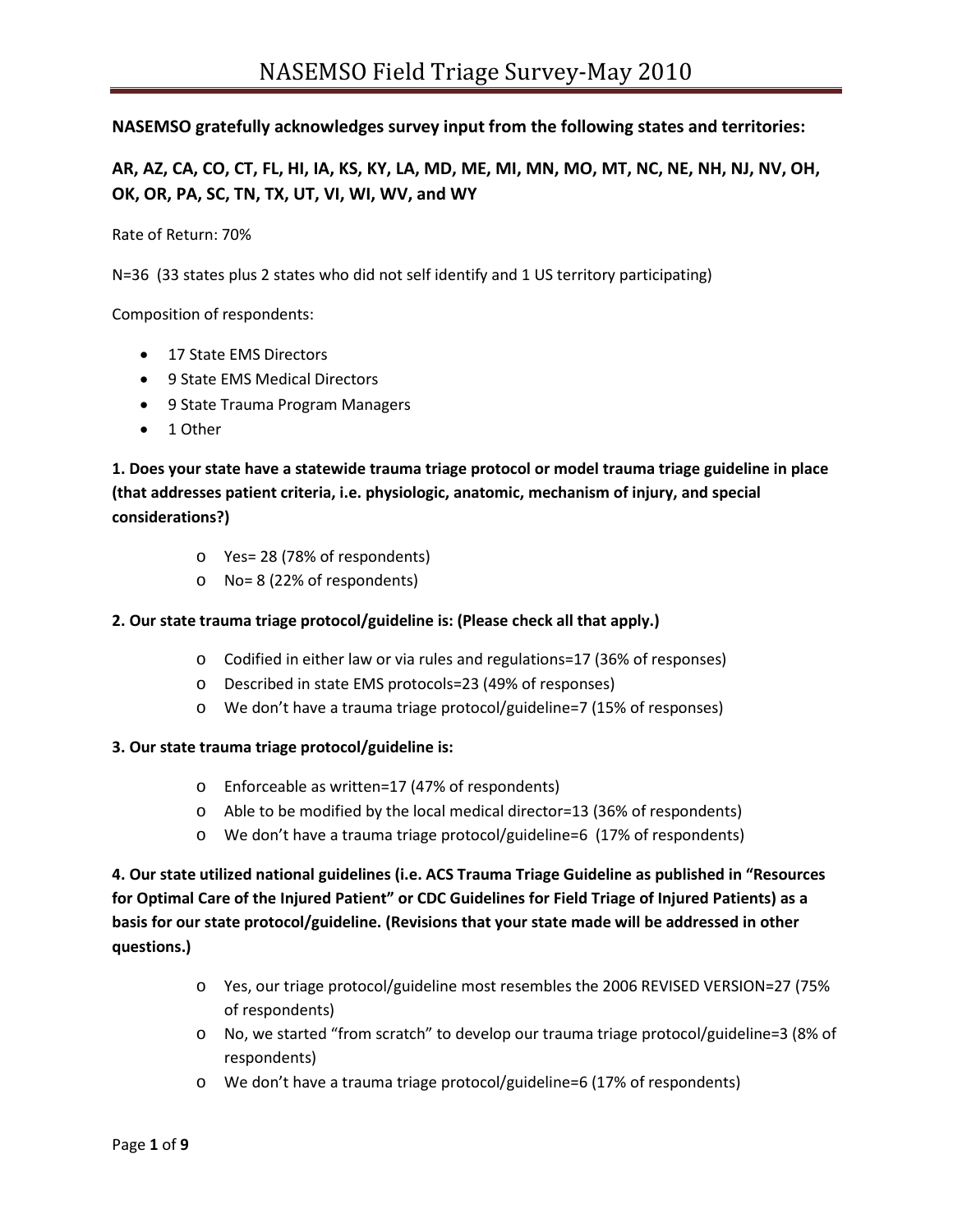# **5. Our state has a state-based trauma center designation process in place. (In other words, the application and survey process is coordinated by or within the state.)**

- o Yes=29 (80% of respondents)
- o No=3 (8% of respondents)
- o Not applicable=4 (12% of respondents)

#### Comments:

- Developing the trauma system. Rules and regulations in place. Start up grants ongoing to Hospitals, EMS Services, EMS training Sites and registry development underway.
- 31 Local Jurisdictions designate trauma centers based on their written trauma plans which must meet state regulations and be approved by us. Most of these plans use triage guidelines based on the 2006 document.
- **However, our in state process involves Trauma Centers being ACS verified.**
- It is in our administrative rules, but based on funding. We are still attempting to secure funding.
- For Level 1 and 2, the State Bureau of EMS assists in the ACS certification process, but it is a full ACS certification. For Levels 3, 4, and 5, the State does the certification.
- **Each island has only one treatment facility so no need for trauma designation.**

# **6. Our state does not have a formal (state-based) trauma center designation process but certain hospitals have voluntarily submitted themselves and been verified as a "trauma center" by an outside organization (such as the American College of Surgeons or other professional group.)**

- o Yes=5 (14% of respondents)
- o No=9 (25% of respondents)
- o Not applicable=21 (58% of respondents)
- o Other=1 (3% of respondents)

#### Comments:

- **Hospitals are verified by ACS, designated by state.**
- **Dur system is done by our office and outside experts, we use out of state ACS for Level** I's
- **We have a state designation process and advanced level trauma centers that are** verified by the ACS.
- All of our trauma centers must be certified by the American College of Surgeons or obtain "provisional status" through the Department of Health preceding the acquisition of an ACS certification.
- **Dur state has a formal trauma center designation process for Level's 1 to III.**

## **7. What elements/criteria do you think are "missing" from the national field triage decision scheme? (Please limit responses to a few "key" words.)**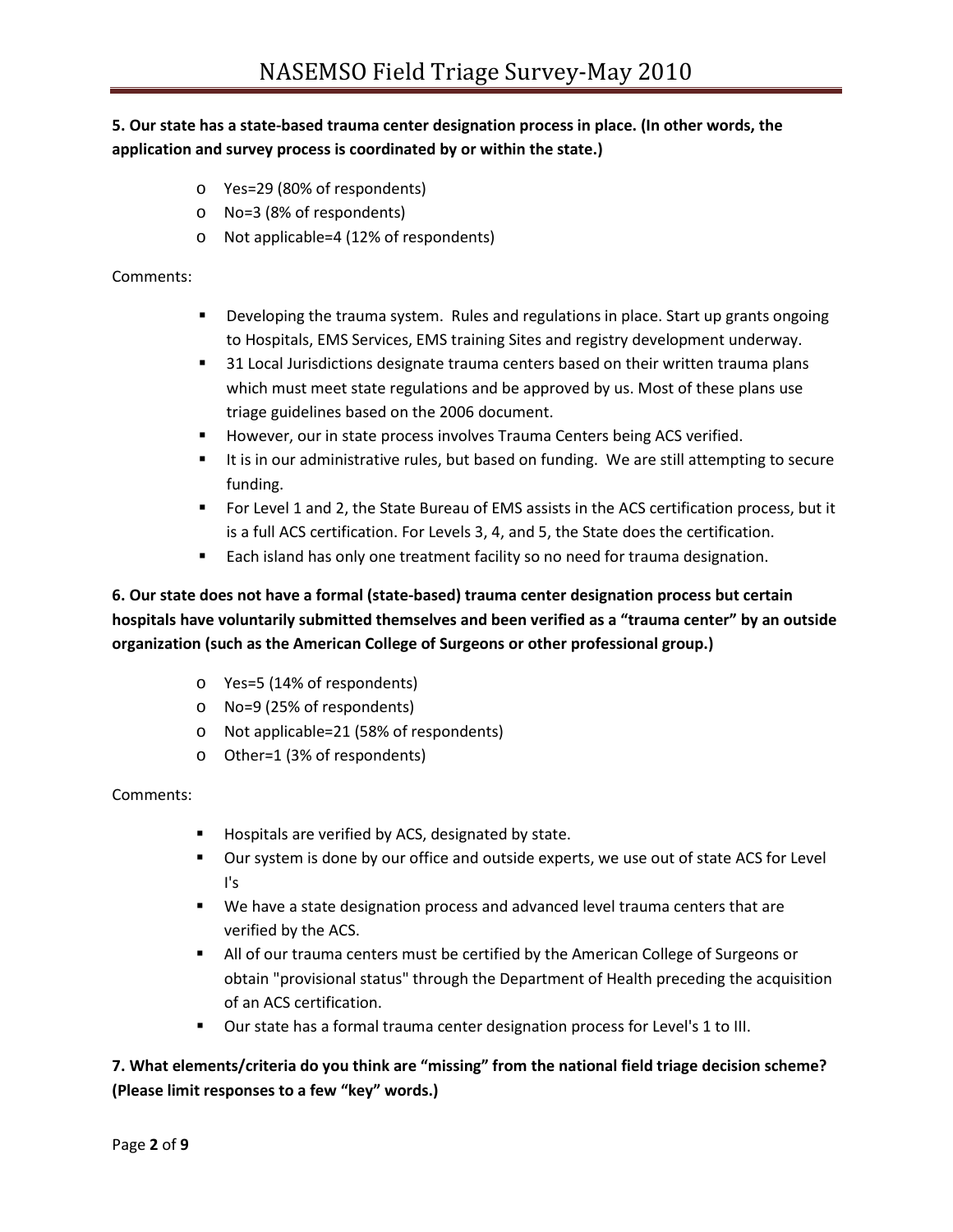- **Mode of transport considerations GCS of 14 in physiologic is questionable**
- **Considerations for pediatric issues were vague, but we're in the process of adopting the** new guidelines in rule and are developing a companion guideline for pediatrics.
- State and regulatory processes
- **Based on 2009 MMWR Step One: Pediatric BP Less than 60 systolic Step three: Fall** three times child's height (not two or three times) Step three: Explosion/ Blast, Roll over without restraint
- **Recognition of rural EMS settings**
- GCS threshold is too high
- **Medical command making the decision when to use air vs ground transport decision.**
- **Too basic/not aggressive, does not adequately address pediatric/geriatric triage needs.**
- **Needs better thought on burn issues**
- Either language that is less specific than "take to the nearest trauma center" or language that defines an amount of time difference where taking to the closest facility is most reasonable when the nearest trauma center is not geographically feasible. In other words, the draft needs more attention to the logistic and operational details after patient has been categorized by the criteria. I don't find that any specific physiologic/anatomic/mechanism info is missing from the scheme.
- We added "EMS provider judgment" to Step 3

# **8. How familiar are you with the CDC "toolkit" for implementing the National Trauma Triage Protocol (Decision Scheme)?**

- o Unfamiliar=4 (12% of responses)
- o Somewhat familiar=16 (49% of responses)
- o Very familiar=13 (39% of responses)

## **9. If you do not have a state trauma triage protocol/guideline, what are the greatest barriers in your state for implementing one? (Please check all that apply.)**

- o Political issues --field providers=4 (23% of responses)
- o Political issues—medical directors=1 (6% of responses)
- o Political issues --non-trauma centers=0
- o Lack of internal support (state health department)=0
- o Lack of support or political pressure from legislators=0
- o Funding to implement=1 (6% of responses)
- o Staffing to implement=3 (17% of responses)
- o Other=8 (47% of responses)

#### Comments:

- **E** Education of the stakeholders and public regarding the trauma system and guidelines
- **Local Control consistent with other aspects of EMS system in our state**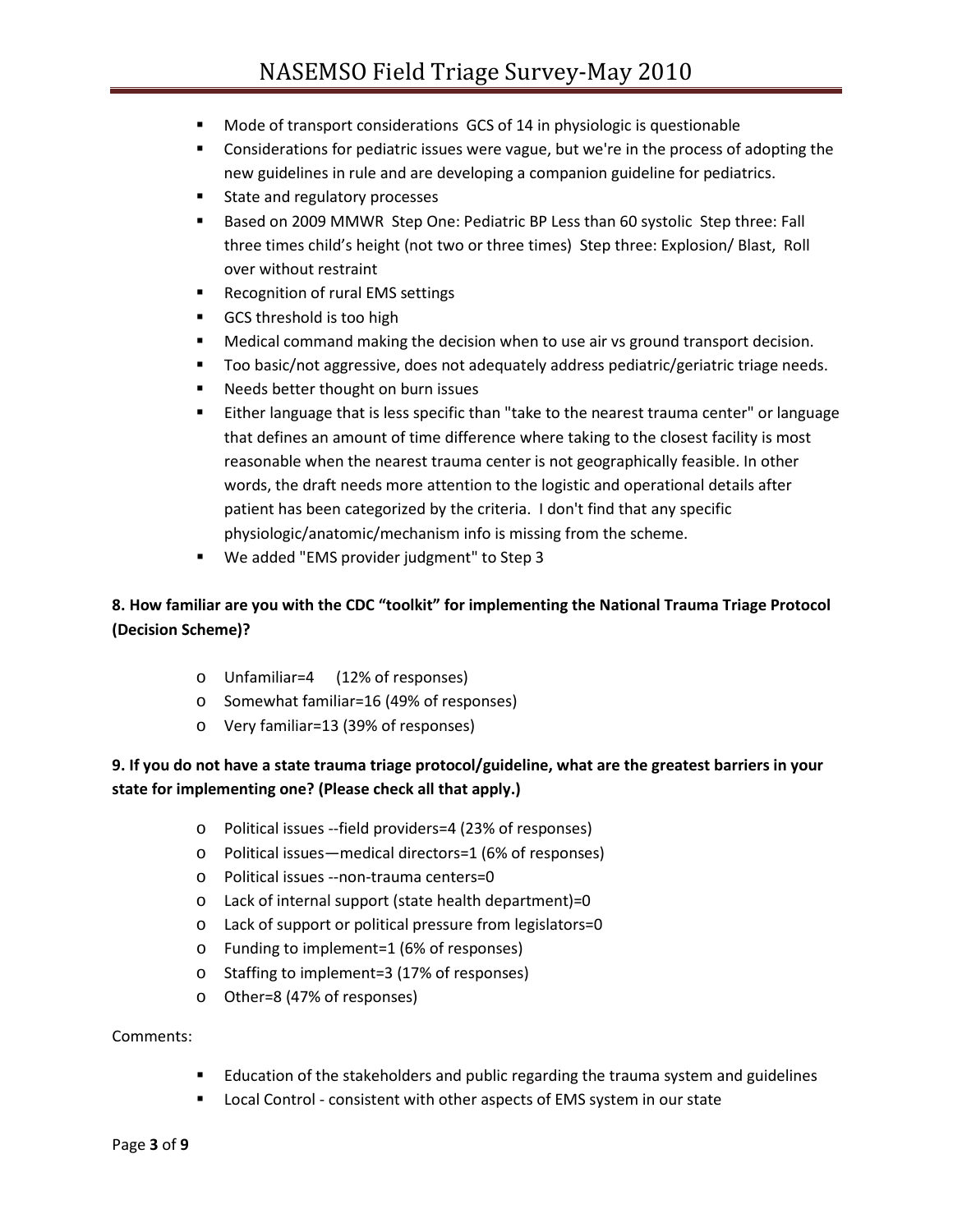- **E** State law
- We have one region of our state opposed to our regulations, we will be using CDC as the ground floor
- No need
- **Collaborative leadership & staffing to lead the process**

**10. If your state has a protocol defining which trauma patients should be bypassed to a trauma center, does your state permit a ground ambulance to bypass the closest hospital to take a patient to a trauma center based on distance, time, or other criteria? (Please check all that apply.)**

- o Distance=12 (24% of responses)
- o Time=22 (44% of responses)
- o Our state does not have a protocol or guideline that addresses "bypass"=8 (16% of responses)
- o Other criteria-12 (24% of responses)

### Comments:

- **Preference of patient, availability of resources**
- **Most appropriate, no specific qualifier**
- **Trauma transport protocols vary in time, distance and other criteria. Each EMS provider** and trauma agency must submit their Trauma Transport Protocols to the state for approval.
- **If the patient meets Trauma Decision Tree criterion, they can bypass local EDs by ground** or air. Time use for determining mode of transport air vs ground. (30 minutes drive)
- Bad question? We bypass, but do not specify a distance or time limit.
- We allow our Medical Control Authorities to determine the criteria based upon resources available in their area. This is done through protocol approved by the state.
- **For ground transport: 30 minutes transport time**
- **Nechanism of injury**
- All patients must be taken directly to a trauma center by EMS unless one of five exclusion criteria exists. The criteria are as follows: 1. It is medically necessary to transport to another hospital for initial assessment and stabilization. 2. It is unsafe or medically inappropriate due to adverse weather conditions or excessive transport times.

3. Would cause a shortage of local EMS resources. 4. No trauma center is able to receive patient and provide care without undue delay. 5. Before transport begins, if the patient or parent request transportation to a particular hospital.

- **Hospital and EMS resources, injury severity**
- 45 minutes
- **Physiologic criteria and mechanism of injury as defined by the protocol.**
- **Bypass is based on the Field Decision Triage Scheme. The medics use their best** judgment to decide if a trauma center is "too far" and then will deliver to the local hospital to be stabilized and transferred. We have substantial air transport resources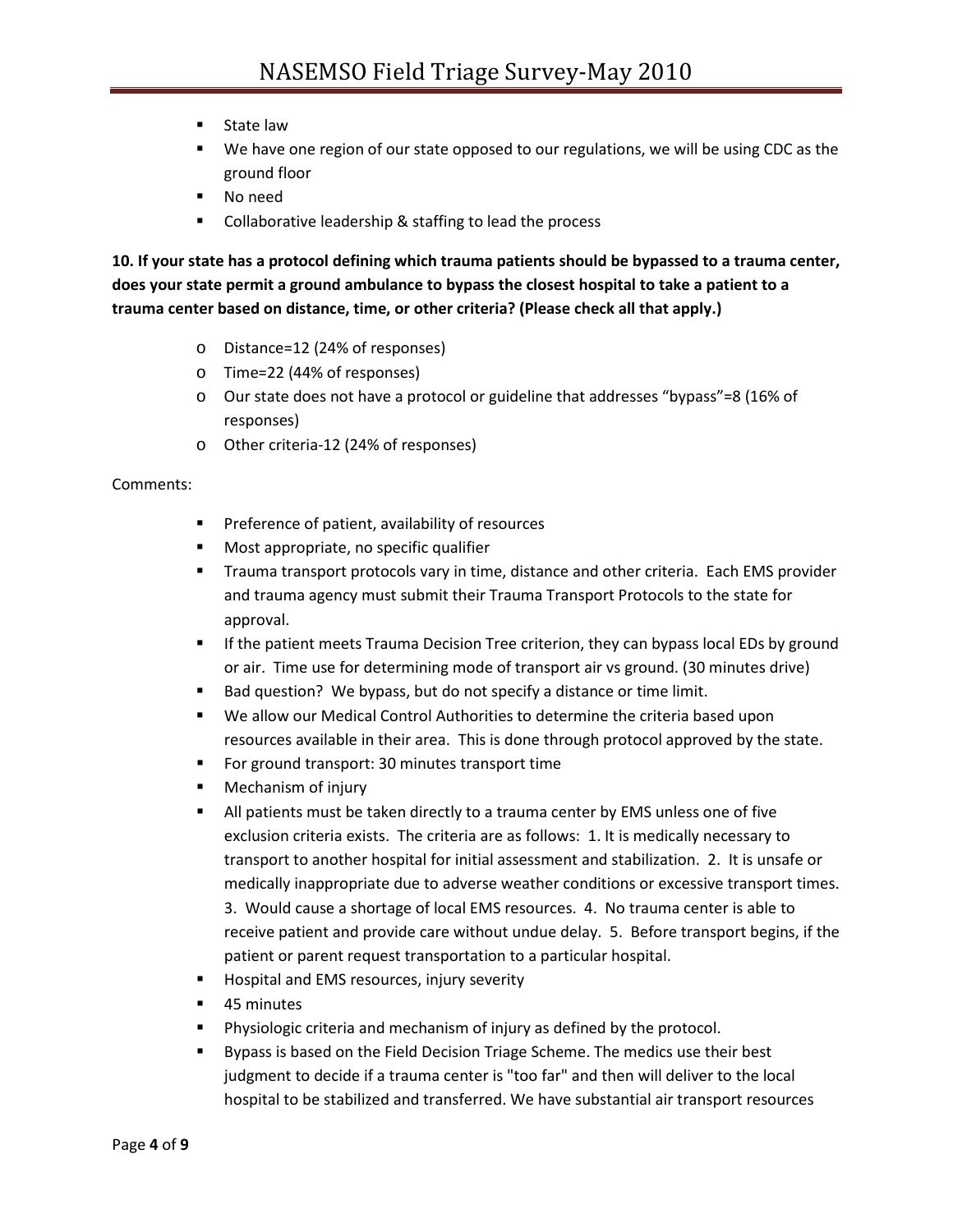that the medics figure into their destination decisions, as well. However, the effort is made to get a trauma patient to a designated trauma facility utilizing the Triage Scheme.

- 30 minutes
- We added "falls down stairs" to the >20 feet criterion. We also, and importantly, added "EMS provider judgment" to this step, i.e., if the EMS provider thinks it's bad, but it doesn't technically meet the criteria, they can bypass to a trauma center.

#### **11. Do you have a state triage protocol/guideline that specifically addresses pediatric patients?**

- o Yes=16 (57% of responses)
- o No=12 (43% of responses)

# **12. If so, does your state permit a ground ambulance to bypass the closest hospital to take a patient to a pediatric trauma center based on distance, time, or other criteria? (Please check all that apply.)**

- o Distance=8 (27% of responses)
- o Time=11 (37% of responses)
- o Other=7 (23% of responses)
- o Our state does not have a protocol or guideline that addresses "bypass" for pediatric trauma=4 (13% of responses)

#### Comments:

- Availability of coverage for the home area of the ground ambulance
- **Most appropriate, no specific qualifier**
- No pediatric trauma centers
- **If the patient meets Trauma Decision Tree criterion, they can bypass local EDs by ground** or air. Time use for determining mode of transport Air vs ground. (30 minutes drive)
- **Mechanism of injury**
- **The creation of pediatric trauma criteria is currently in process.**
- **Hospital and EMS resources, injury severity**
- 45 minutes
- Only 1 pediatric center. Bypass is based on the Field Decision Triage Scheme. The medics use their best judgment to decide if a trauma center is "too far" and then will deliver to the local hospital to be stabilized and transferred. We have substantial air transport resources that the medics figure into their destination decisions, as well. However, the effort is made to get a trauma patient to a designated trauma facility utilizing the Triage Scheme.

#### **13. What age cut off do you use to suggest bypass to a pediatric trauma center?**

- o 11-12 years of age=1 (5% of responses)
- o 13-14 years of age=5 (28% of responses)
- o 15-16 years of age=5 (28% of responses)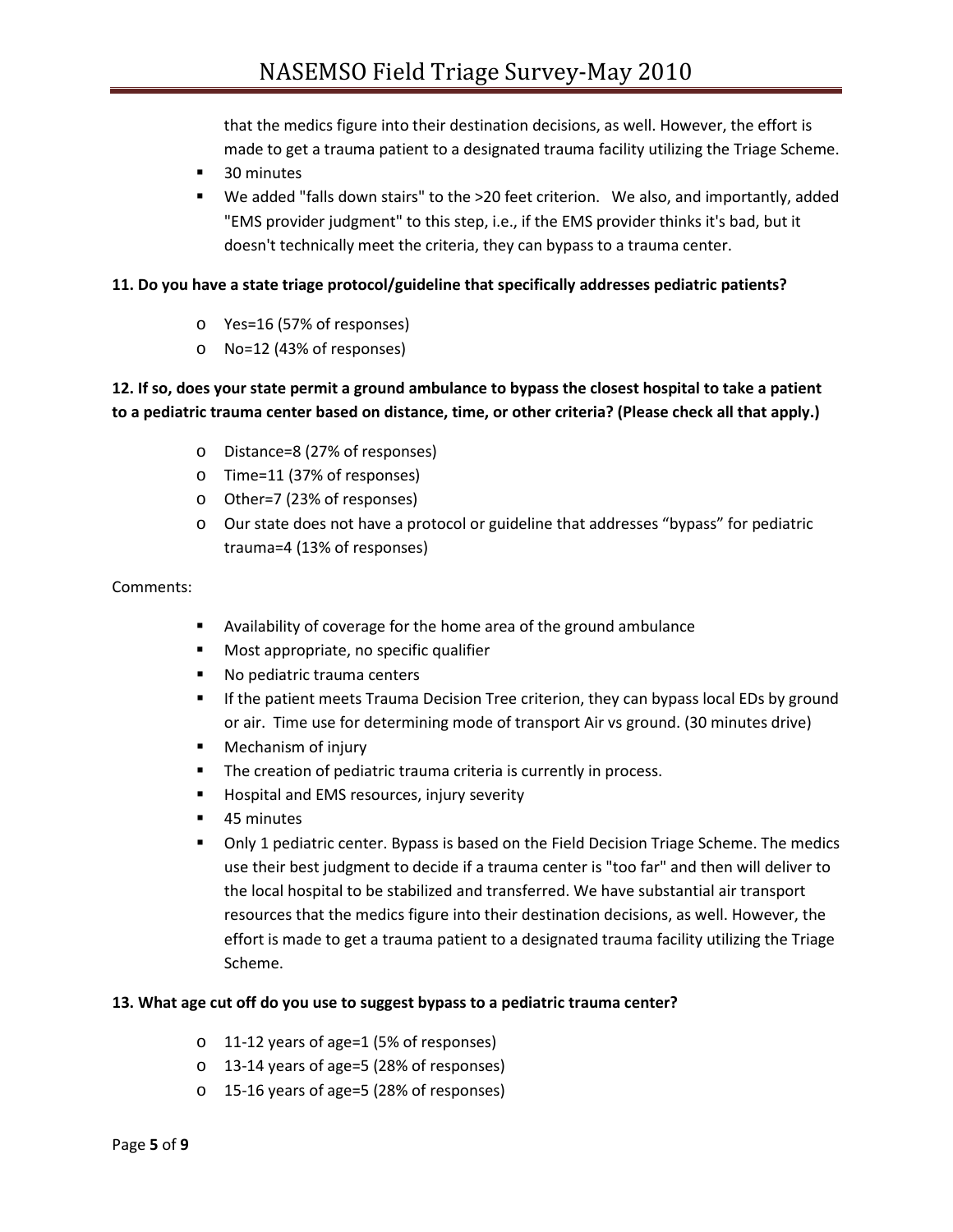- o 17-18 years of age=2 (11% of responses)
- o Other=5 (28% of responses)

### Comments:

- 14 and under
- Child has not reached fifteenth birthday.
- **Pediatric patient is defined in our administrative rules.**
- **If they fit on the Broslow tape they are a pedi patient**
- We have no Pediatric trauma centers, but utilize Level 1 and 2 as pediatric centers
- We don't include a specific age cut-off
- **Specifically 14 and below to peds center**
- Pediatric defined as  $<$  12 years of age OR  $<$  55 Kg

## **Please indicate your state's utilization of the Field Decision Scheme as described by the national panel/published guidelines:**

#### **14. Physiologic Criteria**

- o Our state has maintained the criteria as described=15 (62% of responses)
- o Our state has added physiologic criteria=2 (8% of responses)
- o Our state has removed physiologic criteria=1 (4% of responses)
- o Our state has modified physiologic criteria=6 (25% of responses)

#### Comments:

- Step One: GCS equal to or less than 8 , Pediatric BP Less than 60 systolic Step Two: GCS 9 to 14
- 1) Less than "A" on the AVPU scale, vs. GCS. 2) Remove specific vitals and replace with S&S of shock. 3) Added respiratory distress resulting from trauma
- Removed specific references to vital signs. Generalized it to "Sign of Shock"
- Use GCS<13 instead of 14
- GCS score less than 9
- We use GCS motor less than 6 (or does not follow commands) in place of the total GCS score. We removed respiratory rate We modified hypotension to include < 70+ (age x 2) for peds
- Qualified falls as 2 times patient height, added horse-animal rollover-ejection, motorcycle/snowmobile/ATV greater than 20 mph, added hanging, added multiple patients and assault with changed in loss of consciousness.

#### **15. Anatomic Criteria**

- o Our state has maintained the criteria as described=16 (73% of responses)
- o Our state has added anatomic criteria=2 (9% of responses)
- o Our state has removed anatomic criteria=2 (9% of responses)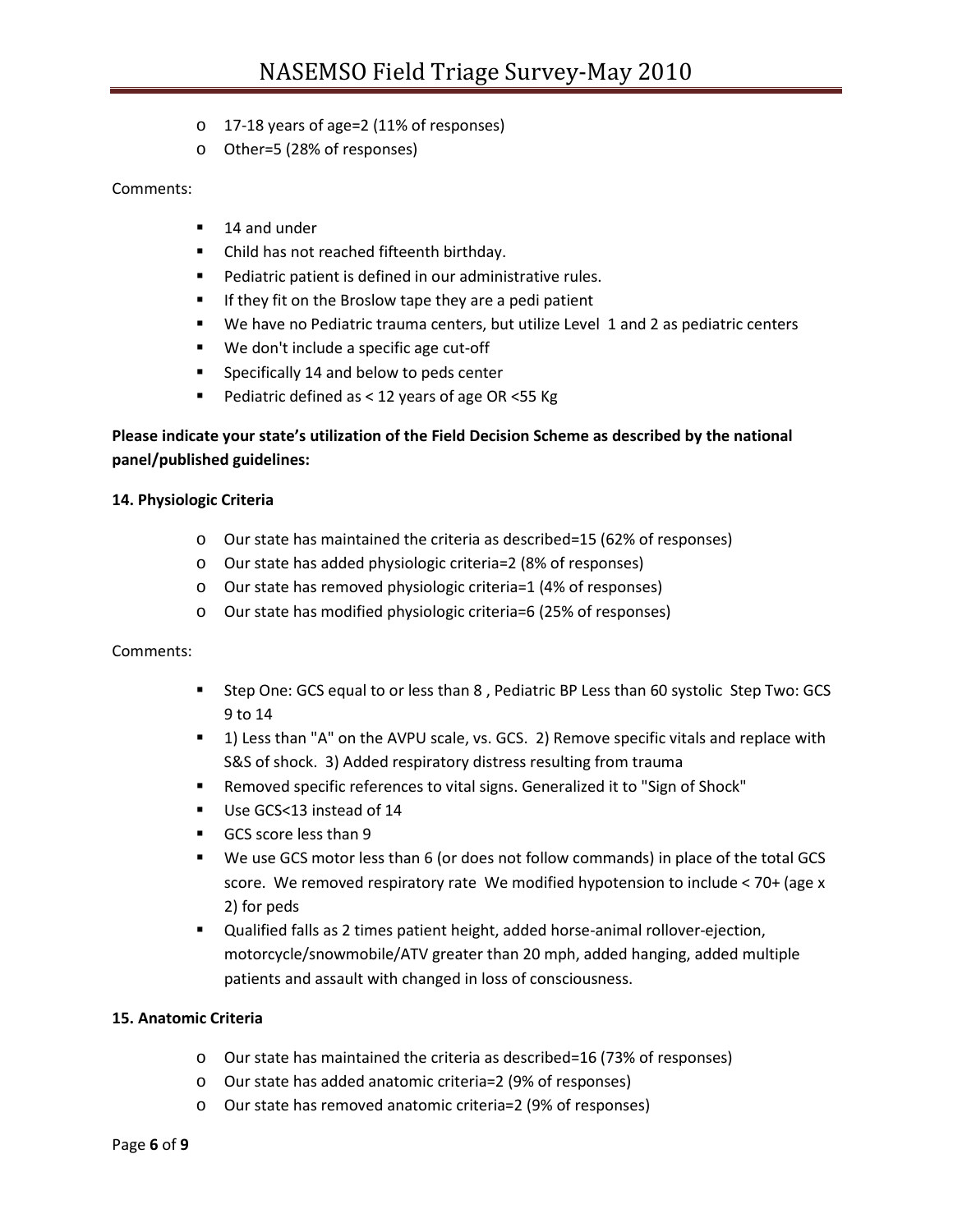o Our state has modified anatomic criteria=2 (9% of responses)

### Comments:

- **Step Two: Combination Trauma and Burns**
- Removed crushed/degloved/mangled extremity, amputation.
- Added (unless obviously superficial) to penetrating chest, neck, torso trauma. Changed flail chest to "Chest trauma with respiratory distress (e.g. flail chest)." Removed open or depressed skull fracture (how would prehospital providers know - GCS motor is more sensitive.
- We have no burn centers in our state. We've moved major burns up under anatomic criteria.

#### **16. Mechanism of Injury (MOI) Criteria**

- o Our state has maintained the criteria as described=14 (61% of responses)
- o Our state has added MOI criteria=3 (13% of responses)
- o Our state has removed MOI criteria=2 (9% of responses)
- o Our state has modified MOI criteria=4 (17% of responses)

#### Comments:

- Step Three: Fall three times childes height, Explosion/ Blast, Roll over without restraint
- Keep these criteria but say it differently
- Removed automatic crash notification information
- **Less weight on the MOI criteria.**

#### **17. Special Considerations**

- o Our state has maintained the criteria as described=15 (57% of responses)
- o Our state has added special considerations=3 (11% of responses)
- o Our state has removed special considerations=3 (11% of responses)
- o Our state has modified specific considerations=5 (19% of responses)

#### Comments:

- Removed "Time sensitive extremity injury" (covered under Step Two) Moved "Burns plus trauma" to Step Two
- We say these a little differently, removed extremity injuries and provider judgment. Patients fitting these criteria only may go to the closest local hospital first, with EMS recommendation of trauma team activation at that hospital.
- Anticoagulation defined as on Coumadin or Heparin Removed end-stage renal disease requiring dialysis Removed time sensitive extremity injury (retained anatomical info on crush/degloving/ amputation) Removed EMS provider judgment Changed ages to >55 or <5 y/o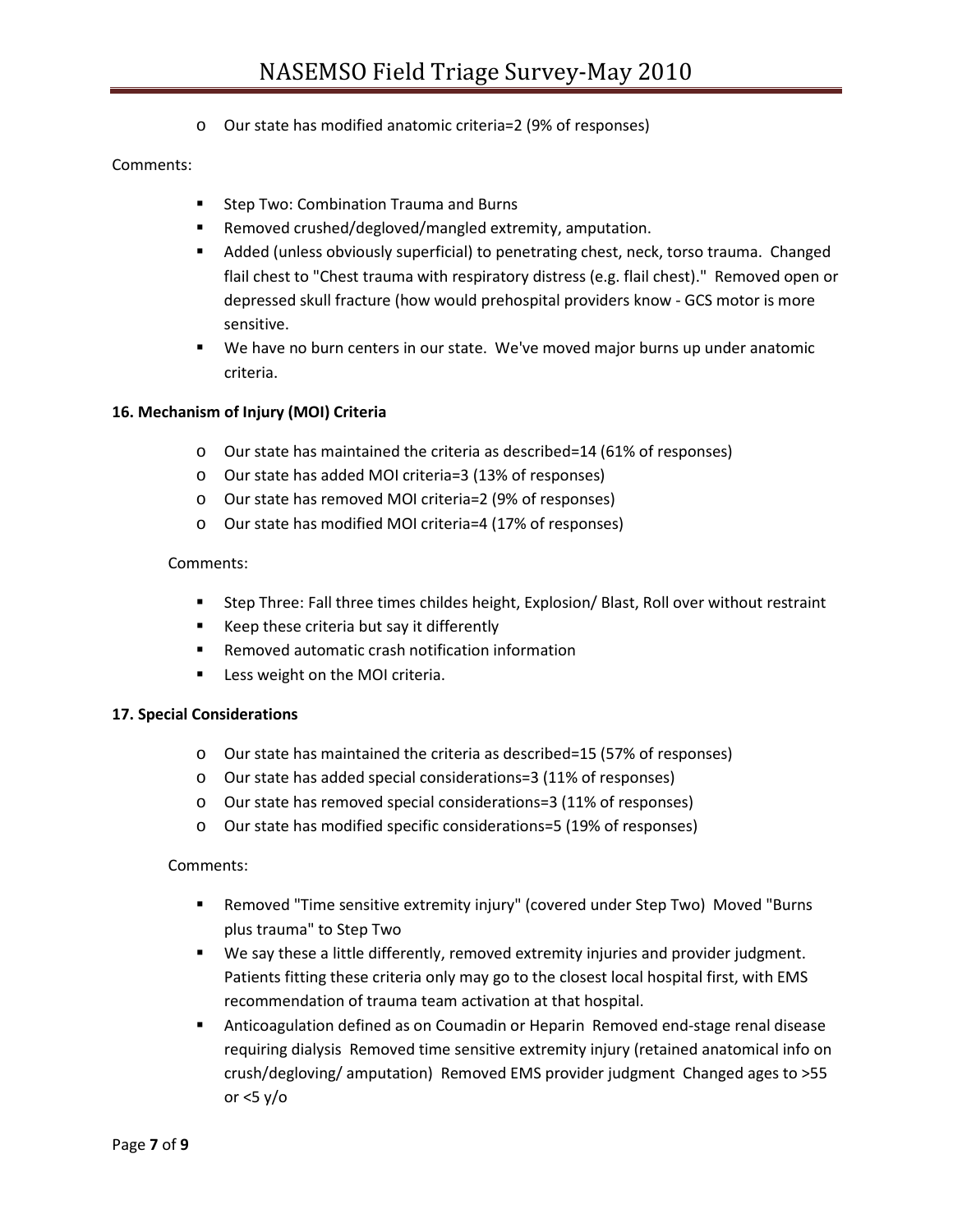- More specific considerations for use of air medical transport added
- "Second or third degree burns >10 20%" was specified. We deleted the discrimination between burns with or without trauma, since our only burn center is a level 1 trauma center also.

# **18. How does your state evaluate compliance with your trauma triage protocol/guideline? (please check all that apply)**

- o Through our state quality improvement process=10 (27% of responses)
- o Through local/regional quality improvement process=9 (24% of responses)
- o Random sampling of run reports=4 (11% of responses)
- o We do not evaluate compliance with our trauma triage protocol/guideline=6 (16% of responses)
- o Other=8 (22% of responses)

#### Comments:

- Will be evaluated through TRAC system on a regional level
- Our QA process is not well established. We analyze statewide trauma /ED/ and discharge registry.
- We generally find compliance issues as a part of our other regulatory activities and when identified, move as appropriate to correct the issue.
- Office of Trauma's Trauma Center Site Survey Process, the Bureau of EMS' Emergency Medical Review Committee, Trauma Agency regional evaluation process, and the Trauma Registry/Research and Quality Improvement Planning Teams and data committees.
- Our criteria go into effect on July 1, 2010. We plan to track via state and regional QI (which will likely involve auditing run reports).
- **This is the responsibility of the Regional Trauma Advisory Councils**
- **E** Linked Outcomes Data System
- **Through state investigations of complaints**
- **With recent change to Electronic Data Reporting we will be providing a State QI Process** to assess this area.
- **Complaints from trauma centers or EMS providers.**
- **We are currently developing our Trauma PI process. So, we currently are NOT evaluating** trauma triage compliance (which is voluntary), but we intend to do so in the future

#### **19. Please provide any other comments you wish to share.**

**Protocols are being developed based on the Field Triage Decision Scheme but the system is still** in development phase and the training for the Field Triage Decision Scheme will be part of the EMS transitional course for filling the gap between the old DOT NSC and the new DOT Educational standards.